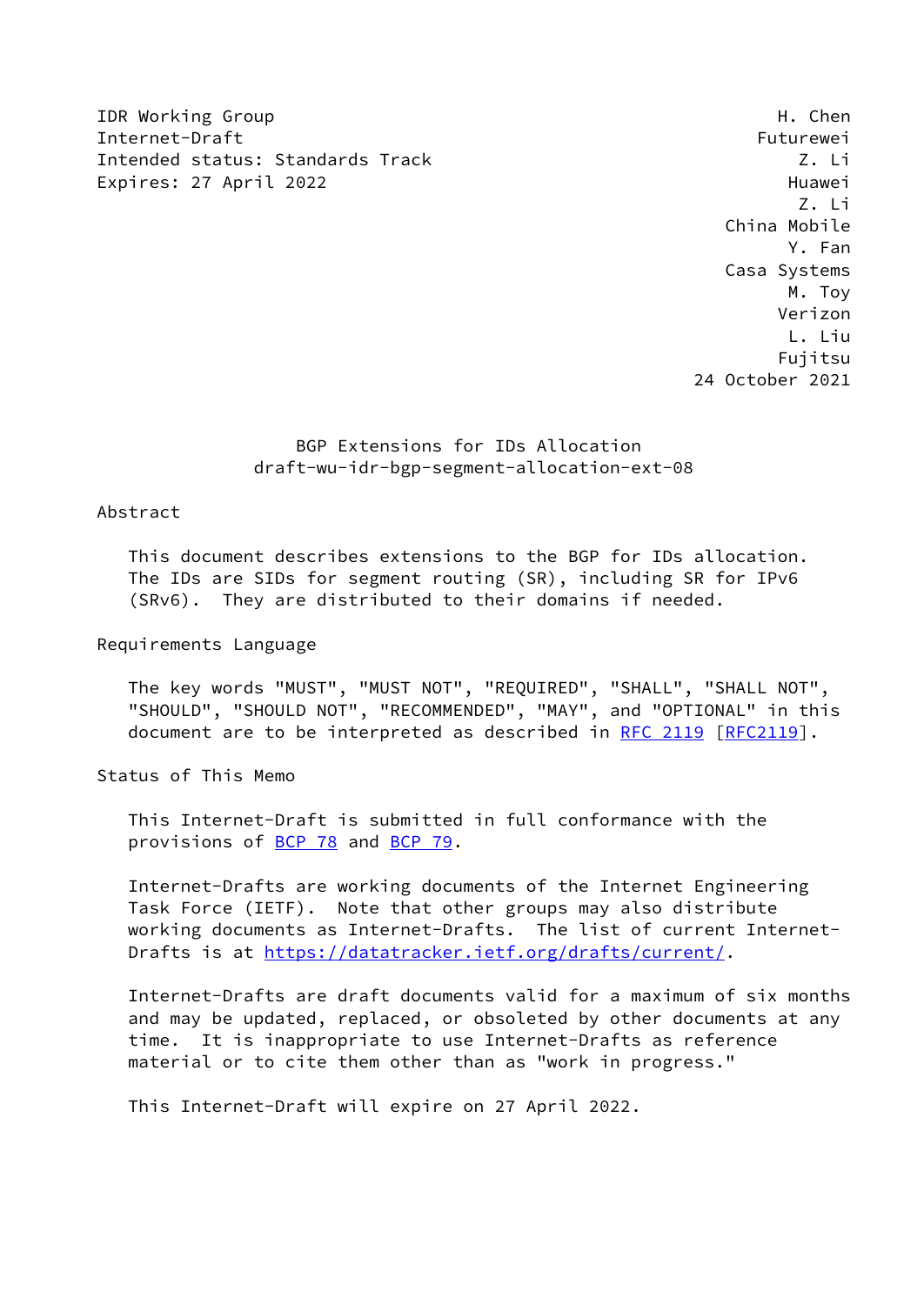<span id="page-1-1"></span>Internet-Draft BGP for IDs Allocation October 2021

Copyright Notice

 Copyright (c) 2021 IETF Trust and the persons identified as the document authors. All rights reserved.

This document is subject to **[BCP 78](https://datatracker.ietf.org/doc/pdf/bcp78)** and the IETF Trust's Legal Provisions Relating to IETF Documents ([https://trustee.ietf.org/](https://trustee.ietf.org/license-info) [license-info](https://trustee.ietf.org/license-info)) in effect on the date of publication of this document. Please review these documents carefully, as they describe your rights and restrictions with respect to this document. Code Components extracted from this document must include Simplified BSD License text as described in Section 4.e of the [Trust Legal Provisions](https://trustee.ietf.org/license-info) and are provided without warranty as described in the Simplified BSD License.

### Table of Contents

|                                  | $\overline{2}$  |
|----------------------------------|-----------------|
|                                  | $\overline{3}$  |
| 3.                               | $\frac{4}{1}$   |
| 3.1.                             | $\frac{4}{3}$   |
|                                  |                 |
|                                  | 10              |
|                                  | 11              |
| 4.                               | 11              |
| Security Considerations 12<br>5. |                 |
| 6.                               | $\overline{13}$ |
|                                  | 13              |
| Normative References 13<br>7.1.  |                 |
| 7.2. Informative References      | <b>15</b>       |
| Authors' Addresses               | 15              |
|                                  |                 |

# <span id="page-1-0"></span>[1](#page-1-0). Introduction

 In a network with a central controller, the controller has the link state information of the network, including the resource such as traffic enginerring and SIDs information. It is valuable for the controller to allocate and manage the resources including SIDs of the network in a centralized way, especially for the SIDs representing network resources [[I-D.ietf-teas-enhanced-vpn\]](#page-16-1).

 When BGP as a controller allocates an ID, it is natural and beneficial to extend BGP to send it to its corresponding network elements.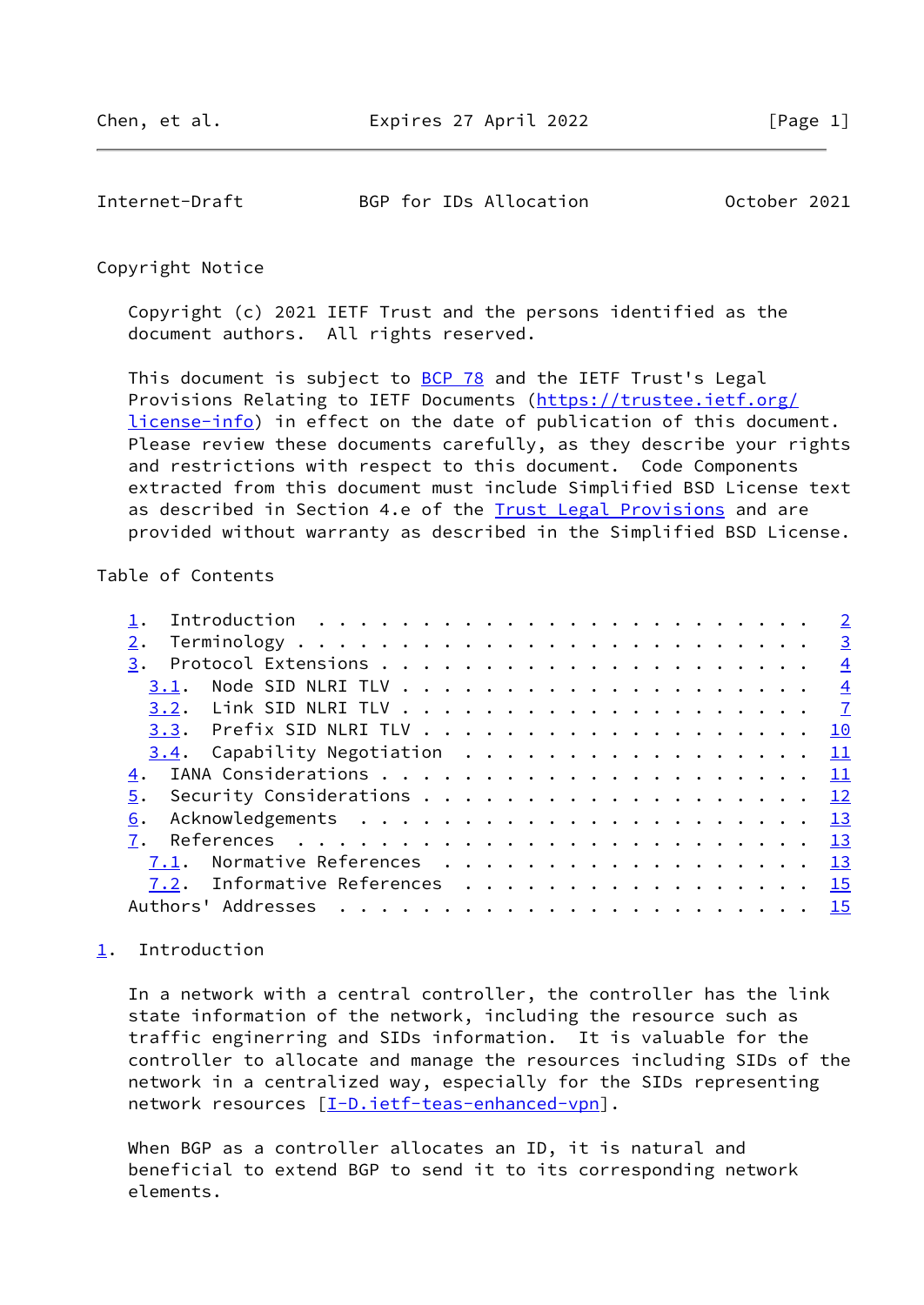Chen, et al. **Expires 27 April 2022** [Page 2]

<span id="page-2-1"></span>Internet-Draft BGP for IDs Allocation October 2021

PCE may be extended to send IDs to their corresponding network elements after the IDs are allocated by a controller. However, when BGP is already deployed in a network, using PCE for IDs will need to deploy an extra protocol PCE in the network. This will increase the CapEx and OpEx.

 Yang may be extended to send IDs to their corresponding network elements after the IDs are allocated by a controller. However, Yang progress may be slow. Some people may not like this.

 There may not be these issues when BGP is used to send IDs. In addition, BGP may be used to distribute IDs into their domains easily when needed. It is also fit for the dynamic and static allocation of IDs.

 This document proposes extensions to the BGP for sending Segment Identifiers (SIDs) for segment routing (SR) including SRv6 to their corresponding network elements after SIDs are allocated by the controller. If needed, they will be distributed into their network domains.

<span id="page-2-0"></span>[2](#page-2-0). Terminology

The following terminology is used in this document.

SR: Segment Routing.

SRv6: SR for IPv6

SID: Segment Identifier.

IID: Indirection Identifier.

SR-Path: Segment Routing Path.

SR-Tunnel: Segment Routing Tunnel.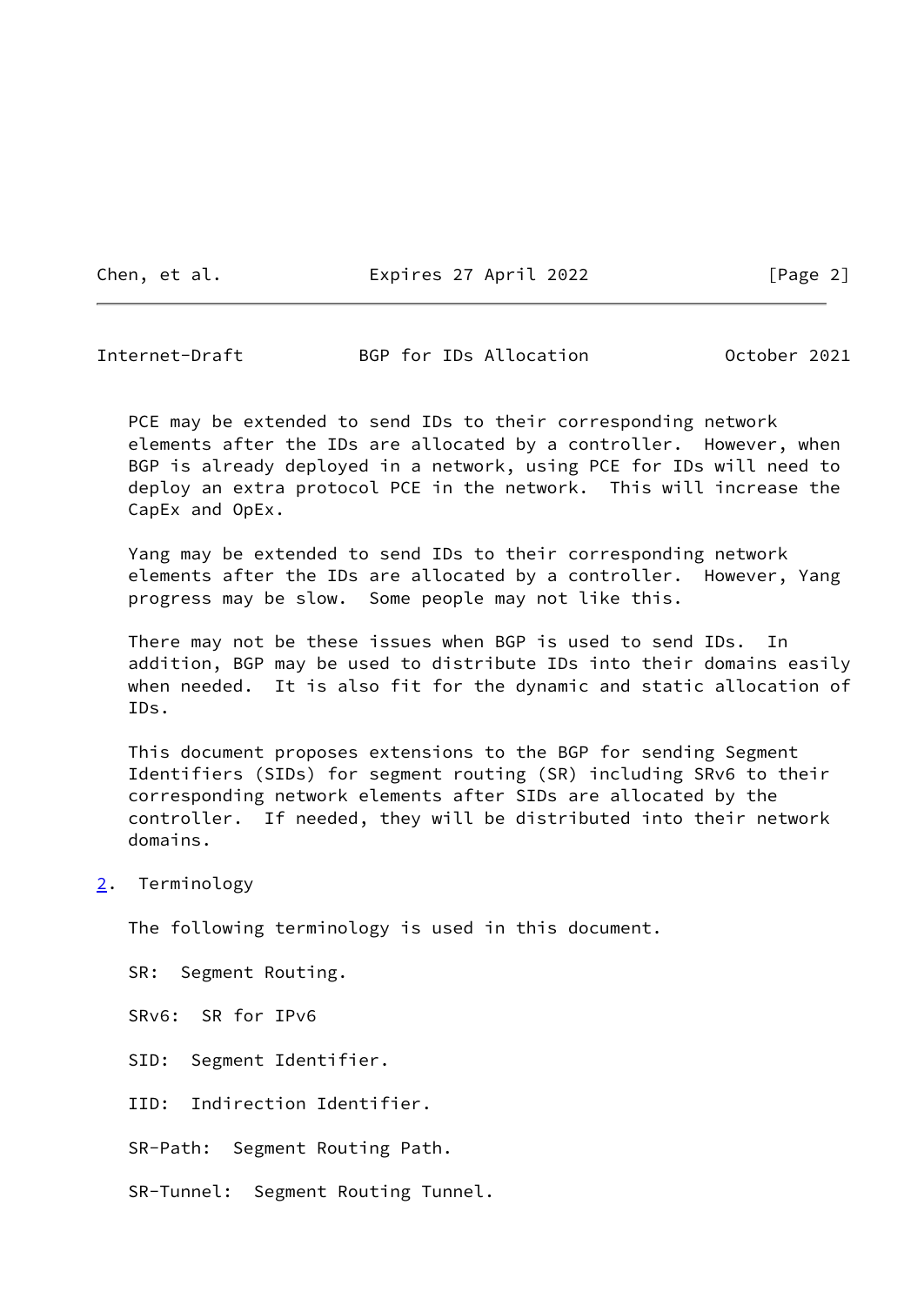RR: Route Reflector.

MPP: MPLS Path Programming.

NAI: Node or Adjacency Identifier.

TED: Traffic Engineering Database.

Chen, et al. Expires 27 April 2022 [Page 3]

<span id="page-3-1"></span>Internet-Draft BGP for IDs Allocation October 2021

### <span id="page-3-0"></span>[3](#page-3-0). Protocol Extensions

 A new AFI and SAFI are defined: the Identifier AFI and the SID SAFI whose codepoints are to be assigned by IANA. A few new NLRI TLVs are defined for the new AFI/SAFI, which are Node, Link and Prefix SID NLRI TLVs. When a SID for a node, link or prefix is allocated by the controller, it may be sent to a network element in a UPDATE message containing a MP\_REACH NLRI with the new AFI/SAFI and the SID NLRI TLV. When the SID is withdrawn by the controller, a UPDATE message containing a MP\_UNREACH NLRI with the new AFI/SAFI and the SID NLRI TLV may be sent to the network element.

<span id="page-3-2"></span>[3.1](#page-3-2). Node SID NLRI TLV

 The Node SID NLRI TLV is used to represent the IDs such as SID associated with a node. Its format is illustrated in the Figure below, which is similar to the corresponding one defined in [\[RFC7752](https://datatracker.ietf.org/doc/pdf/rfc7752)].

0 1 2 3 0 1 2 3 4 5 6 7 8 9 0 1 2 3 4 5 6 7 8 9 0 1 2 3 4 5 6 7 8 9 0 1 +-+-+-+-+-+-+-+-+-+-+-+-+-+-+-+-+-+-+-+-+-+-+-+-+-+-+-+-+-+-+-+-+ | Type (TBDa for Node SID) | Length | +-+-+-+-+-+-+-+-+-+-+-+-+-+-+-+-+-+-+-+-+-+-+-+-+-+-+-+-+-+-+-+-+ | Protocol ID | +-+-+-+-+-+-+-+-+-+-+-+-+-+-+-+-+-+-+-+-+-+-+-+-+-+-+-+-+-+-+-+-+ | Identifier | | (8 octets) | +-+-+-+-+-+-+-+-+-+-+-+-+-+-+-+-+-+-+-+-+-+-+-+-+-+-+-+-+-+-+-+-+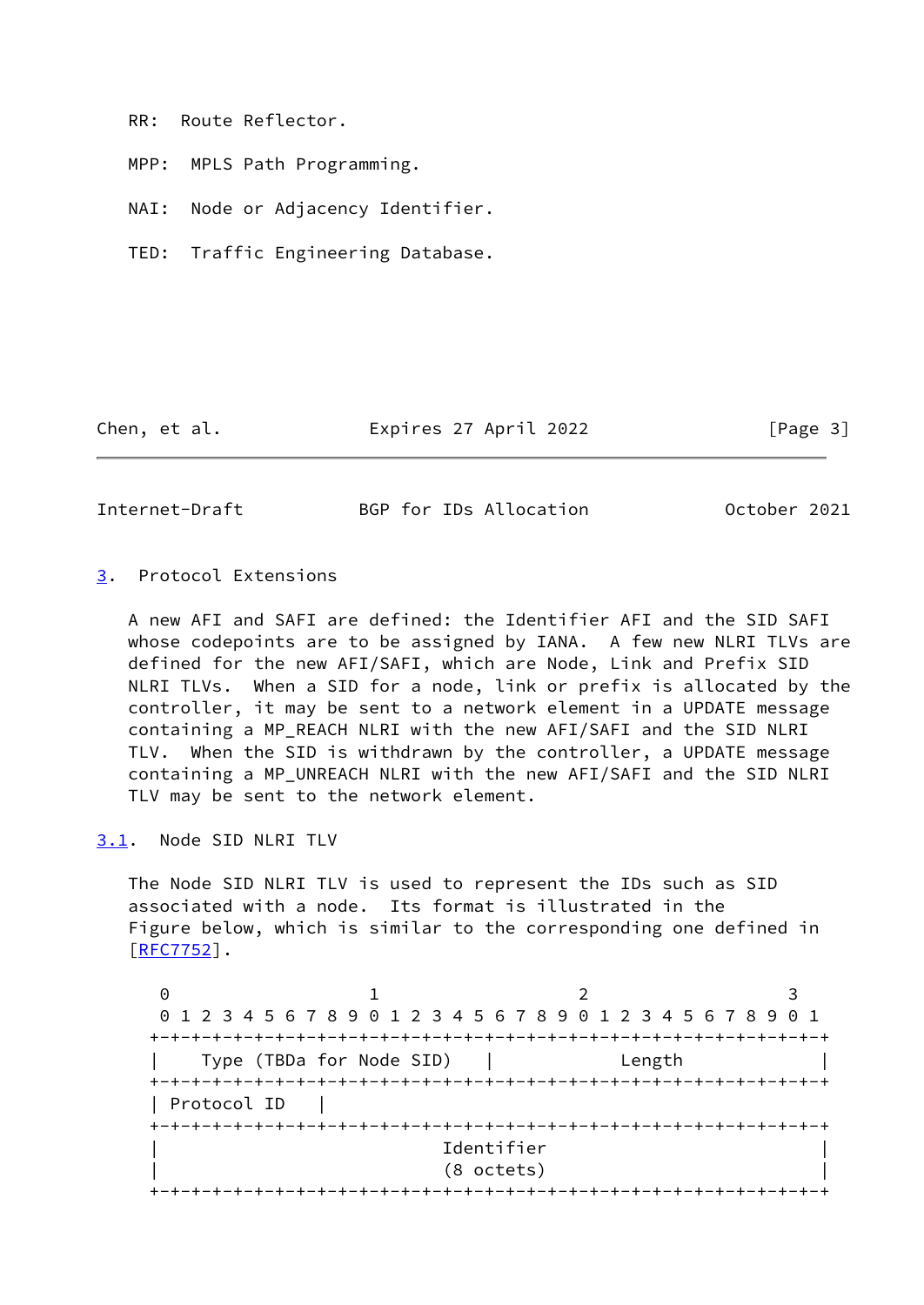| Peer IP (4/16 bytes for IPv4/IPv6 Address) ~ +-+-+-+-+-+-+-+-+-+-+-+-+-+-+-+-+-+-+-+-+-+-+-+-+-+-+-+-+-+-+-+-+ Local Node Descriptors TLV +-+-+-+-+-+-+-+-+-+-+-+-+-+-+-+-+-+-+-+-+-+-+-+-+-+-+-+-+-+-+-+-+  $\sim$  Sub-TLVs  $\sim$ +-+-+-+-+-+-+-+-+-+-+-+-+-+-+-+-+-+-+-+-+-+-+-+-+-+-+-+-+-+-+-+-+

Where:

Type (TBDa): It is to be assigned by IANA.

Length: It is the length of the value field in bytes.

- Peer IP: 4/16 octet value indicates an IPv4/IPv6 peer. When receiving a UPDATE message, a BGP speaker processes it only if the peer IP is the IP address of the BGP speaker or 0.
- Protocol-ID, Identifier, and Local Node Descriptor: defined in [[RFC7752\]](https://datatracker.ietf.org/doc/pdf/rfc7752), can be reused.

Chen, et al. **Expires 27 April 2022** [Page 4]

| Internet-Draft                                                                                                                         | BGP for IDs Allocation |  | October 2021 |  |
|----------------------------------------------------------------------------------------------------------------------------------------|------------------------|--|--------------|--|
| Sub-TLVs may be some of the followings:                                                                                                |                        |  |              |  |
| SR-Capabilities TLV (1034): It contains the Segment Routing Global<br>Base (SRGB) range(s) allocated for the node.                     |                        |  |              |  |
| SR Local Block TLV (1036): The SR Local Block (SRLB) TLV contains<br>the range(s) of SIDs/labels allocated to the node for local SIDs. |                        |  |              |  |
| SRv6 SID Node TLV (TBD1): A new TLV, called SRv6 Node SID TLV,                                                                         |                        |  |              |  |

- contains an SRv6 SID and related information.
- SRv6 Locator TLV (TBD2): A new TLV, called SRv6 Locator TLV, contains an SRv6 locator and related information.

The format of SRv6 SID Node TLV is illustrated below.

0 1 2 3 0 1 2 3 4 5 6 7 8 9 0 1 2 3 4 5 6 7 8 9 0 1 2 3 4 5 6 7 8 9 0 1 +-+-+-+-+-+-+-+-+-+-+-+-+-+-+-+-+-+-+-+-+-+-+-+-+-+-+-+-+-+-+-+-+ | Type (TBD1) | Length | +-+-+-+-+-+-+-+-+-+-+-+-+-+-+-+-+-+-+-+-+-+-+-+-+-+-+-+-+-+-+-+-+ | Reserved | Flags | SRv6 Endpoint Function |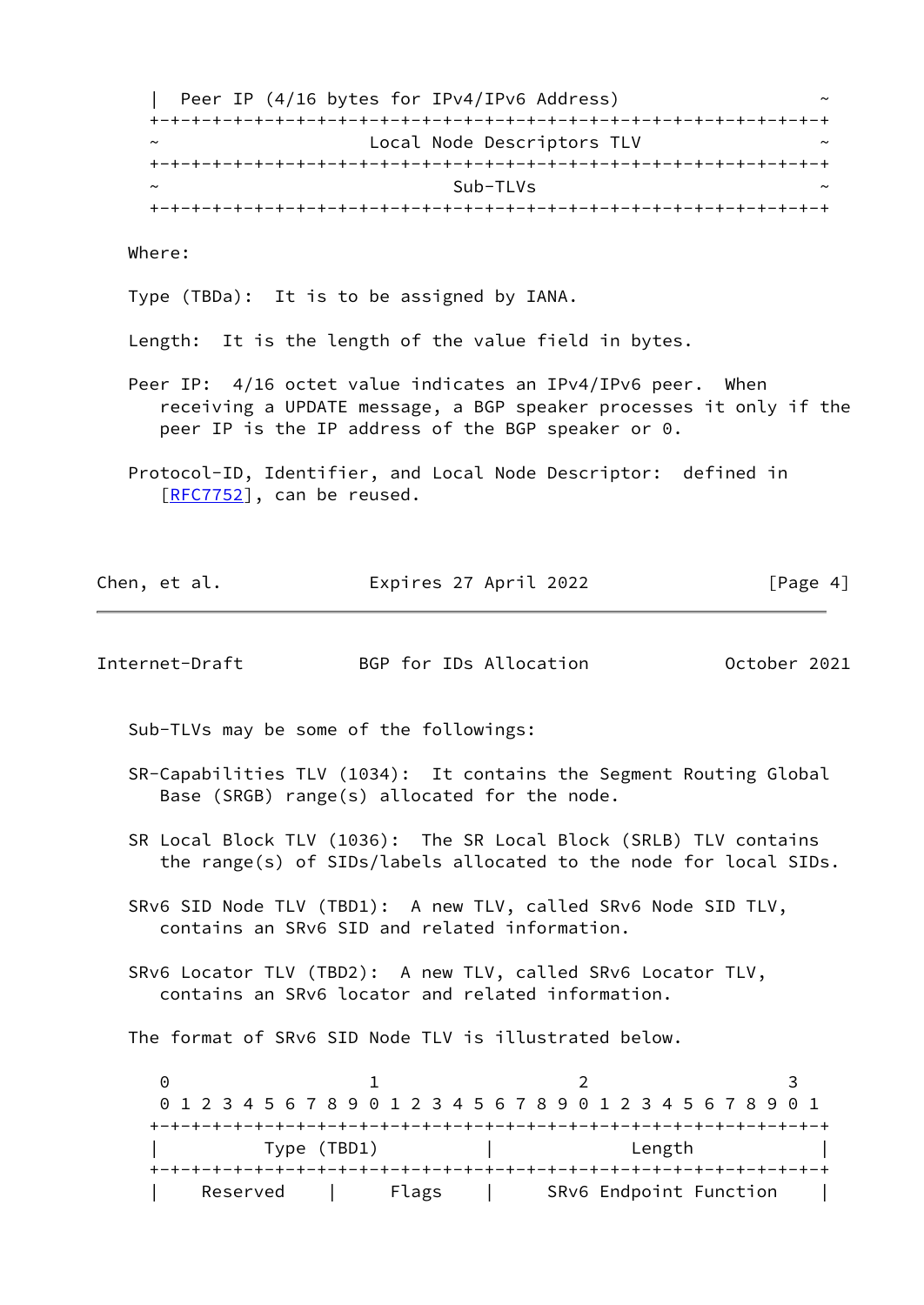| $\div$ |                      |
|--------|----------------------|
|        | SRv6 Identifier      |
|        | $(128 \text{ bits})$ |
|        |                      |
|        |                      |
| $+$    |                      |
|        |                      |
| $\sim$ | Optional sub-TLVs    |
|        |                      |
| $\div$ |                      |

#### SRv6 Node SID TLV

Type: TBD1 for SRv6 Node SID TLV is to be assigned by IANA.

Length: Variable.

Flags: 1 octet. No flags are defined now.

 SRv6 Endpoint Function: 2 octets. The function associated with SRv6 SID.

SRv6 Identifier: 16 octets. IPv6 address representing SRv6 SID.

Reserved: MUST be set to 0 while sending and ignored on receipt.

| Expires 27 April 2022<br>Chen, et al. | [Page 5] |
|---------------------------------------|----------|
|---------------------------------------|----------|

Internet-Draft BGP for IDs Allocation October 2021

 SRv6 node SID inherits the topology and algorithm from its locator. The format of SRv6 locator TLV is illustrated below.

0 1 2 3 0 1 2 3 4 5 6 7 8 9 0 1 2 3 4 5 6 7 8 9 0 1 2 3 4 5 6 7 8 9 0 1 +-+-+-+-+-+-+-+-+-+-+-+-+-+-+-+-+-+-+-+-+-+-+-+-+-+-+-+-+-+-+-+-+ | Type (TBD2) | Length | +-+-+-+-+-+-+-+-+-+-+-+-+-+-+-+-+-+-+-+-+-+-+-+-+-+-+-+-+-+-+-+-+ |R|R|R|R| MT-ID | Algorithm | Flags +-+-+-+-+-+-+-+-+-+-+-+-+-+-+-+-+-+-+-+-+-+-+-+-+-+-+-+-+-+-+-+-+ | Metric | Metric | Network | Network | Network | Network | Network | Network | Network | Network | Network | N +-+-+-+-+-+-+-+-+-+-+-+-+-+-+-+-+-+-+-+-+-+-+-+-+-+-+-+-+-+-+-+-+ Locator-Size | Locator (variable)... +-+-+-+-+-+-+-+-+-+-+-+-+-+-+-+-+-+-+-+-+-+-+-+-+-+-+-+-+-+-+-+-+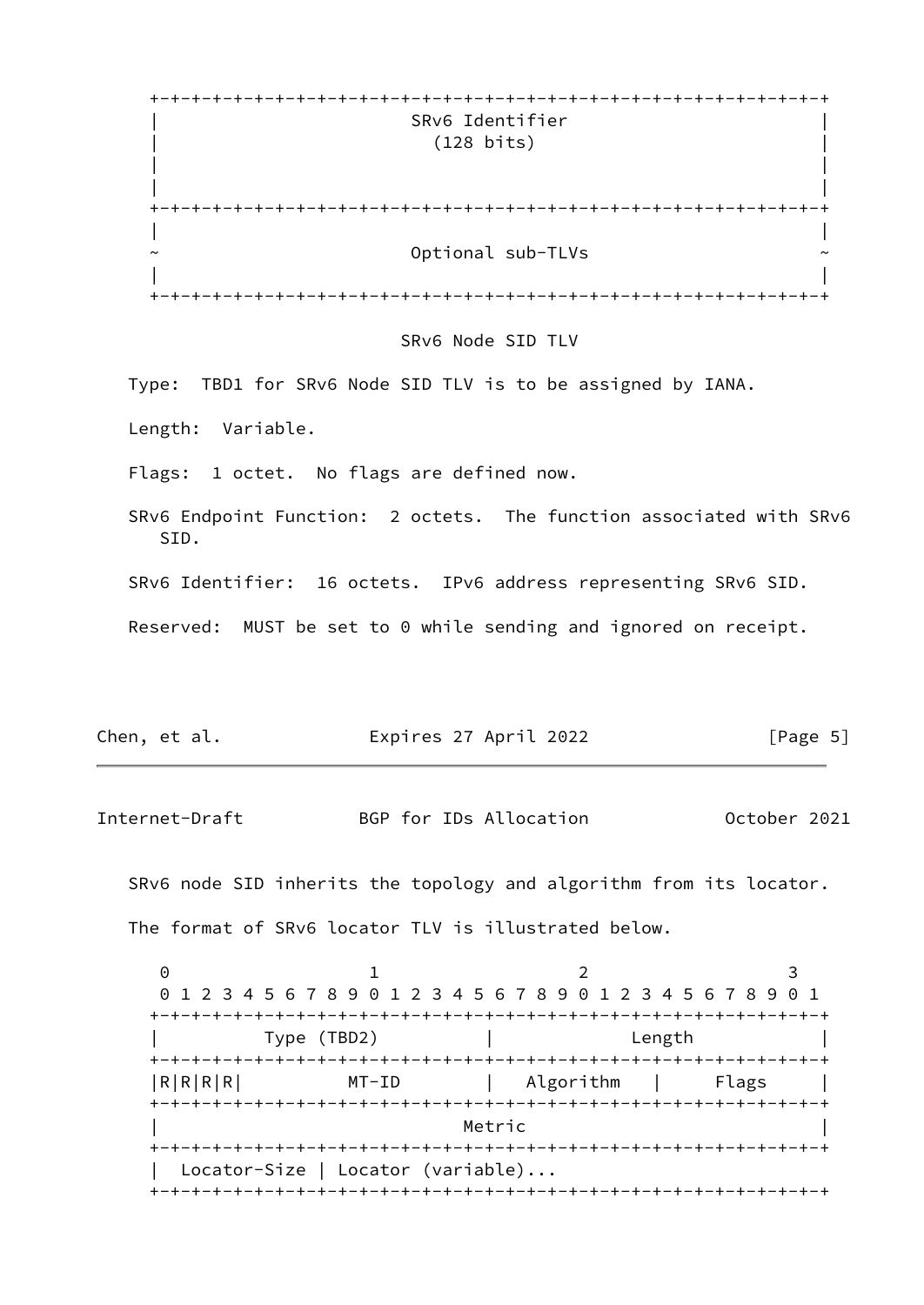| $\sim$ | Optional sub-TLVs | $\sim$ |
|--------|-------------------|--------|
|        |                   |        |
|        |                   |        |

### SRv6 Locator TLV

Type: TBD2 for SRv6 Locator TLV is to be assigned by IANA.

Length: Variable.

MT-ID: Multitopology Identifier as defined in [\[RFC5120](https://datatracker.ietf.org/doc/pdf/rfc5120)].

Algorithm: 1 octet. Associated algorithm.

 Flags: 1 octet. As described in [[I-D.ietf-lsr-isis-srv6-extensions\]](#page-14-0).

Metric: 4 octets. As described in [\[RFC5305](https://datatracker.ietf.org/doc/pdf/rfc5305)].

 Locator-Size: 1 octet. Number of bits in the Locator field (1 to 128).

 Locator: 1 to 16 octets. SRv6 Locator encoded in the minimum number of octets for the given Locator-Size.

Reserved: MUST be set to 0 while sending and ignored on receipt.

Chen, et al. Expires 27 April 2022 [Page 6]

<span id="page-6-1"></span>Internet-Draft BGP for IDs Allocation October 2021

<span id="page-6-0"></span>[3.2](#page-6-0). Link SID NLRI TLV

 The Link SID NLRI TLV is used to represent the IDs such as SID associated with a link. Its format is illustrated in the Figure below, which is similar to the corresponding one defined in [\[RFC7752](https://datatracker.ietf.org/doc/pdf/rfc7752)].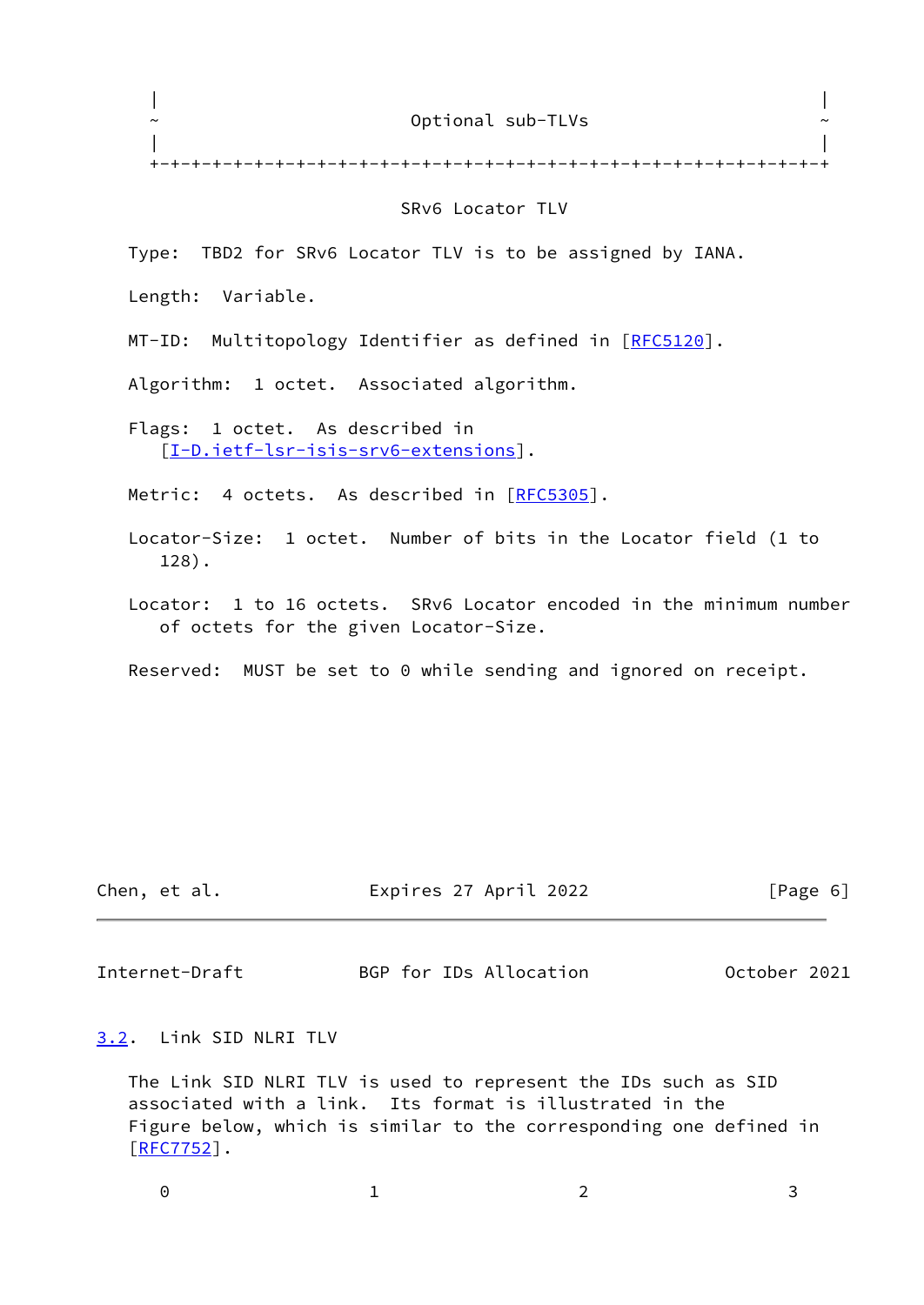0 1 2 3 4 5 6 7 8 9 0 1 2 3 4 5 6 7 8 9 0 1 2 3 4 5 6 7 8 9 0 1 +-+-+-+-+-+-+-+-+-+-+-+-+-+-+-+-+-+-+-+-+-+-+-+-+-+-+-+-+-+-+-+-+ | Type (TBDb for Link SID) | Length | +-+-+-+-+-+-+-+-+-+-+-+-+-+-+-+-+-+-+-+-+-+-+-+-+-+-+-+-+-+-+-+-+ | Protocol ID | +-+-+-+-+-+-+-+-+-+-+-+-+-+-+-+-+-+-+-+-+-+-+-+-+-+-+-+-+-+-+-+-+ Identifier (8 octets) +-+-+-+-+-+-+-+-+-+-+-+-+-+-+-+-+-+-+-+-+-+-+-+-+-+-+-+-+-+-+-+-+ | Peer IP (4/16 bytes for IPv4/IPv6 Address) +-+-+-+-+-+-+-+-+-+-+-+-+-+-+-+-+-+-+-+-+-+-+-+-+-+-+-+-+-+-+-+-+ Local Node Descriptors TLV +-+-+-+-+-+-+-+-+-+-+-+-+-+-+-+-+-+-+-+-+-+-+-+-+-+-+-+-+-+-+-+-+ Remote Node Descriptors TLV +-+-+-+-+-+-+-+-+-+-+-+-+-+-+-+-+-+-+-+-+-+-+-+-+-+-+-+-+-+-+-+-+ Link Descriptors TLV +-+-+-+-+-+-+-+-+-+-+-+-+-+-+-+-+-+-+-+-+-+-+-+-+-+-+-+-+-+-+-+-+  $\sim$  Sub-TLVs  $\sim$ +-+-+-+-+-+-+-+-+-+-+-+-+-+-+-+-+-+-+-+-+-+-+-+-+-+-+-+-+-+-+-+-+

Where:

Type (TBDb): It is to be assigned by IANA.

Length: It is the length of the value field in bytes.

Peer IP: 4/16 octet value indicates an IPv4/IPv6 peer.

 Protocol-ID, Identifier, Local Node Descriptors, Remote Node Descriptors and Link Descriptors: defined in [[RFC7752](https://datatracker.ietf.org/doc/pdf/rfc7752)], can be reused.

The Sub-TLVs may be some of the followings:

 Adj-SID TLV (1099): It contains the Segment Identifier (SID) allocated for the link/adjacency.

 LAN Adj-SID TLV (1100): It contains the Segment Identifier (SID) allocated for the adjacency/link to a non-DR router on a broadcast, NBMA, or hybrid link.

| Chen, et al. | Expires 27 April 2022 | [Page 7] |
|--------------|-----------------------|----------|
|--------------|-----------------------|----------|

| Internet-Draft |  | BGP for IDs Allocation | October 2021 |  |
|----------------|--|------------------------|--------------|--|
|                |  |                        |              |  |

SRv6 Adj-SID TLV (TBD3): A new TLV, called SRv6 Adj-SID TLV,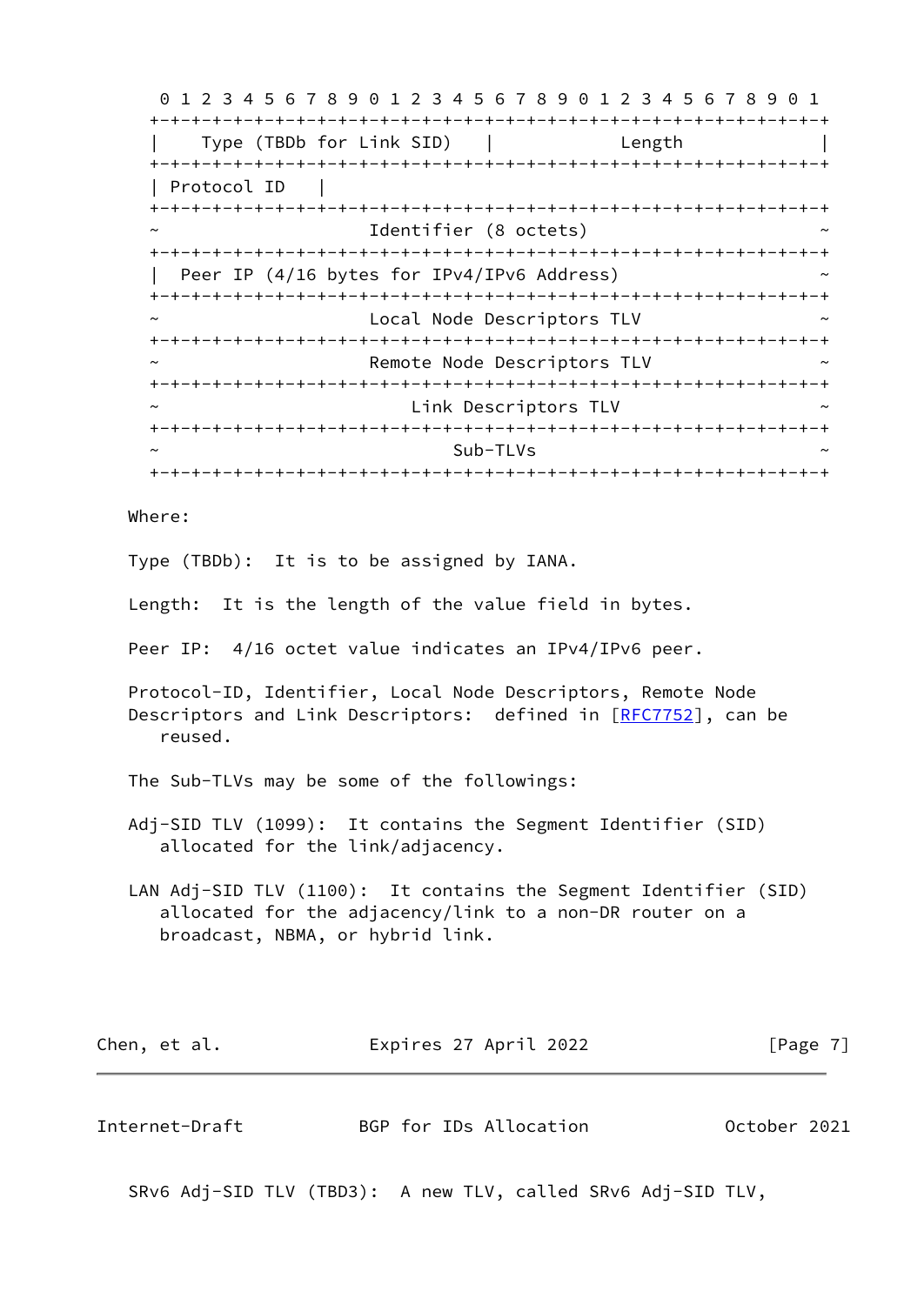contains an SRv6 Adj-SID and related information.

 SRv6 LAN Adj-SID TLV (TBD4): A new TLV, called SRv6 LAN Adj-SID TLV, contains an SRv6 LAN Adj-SID and related information.

The format of an SRv6 Adj-SID TLV is illustrated below.

0 1 2 3 0 1 2 3 4 5 6 7 8 9 0 1 2 3 4 5 6 7 8 9 0 1 2 3 4 5 6 7 8 9 0 1 +-+-+-+-+-+-+-+-+-+-+-+-+-+-+-+-+-+-+-+-+-+-+-+-+-+-+-+-+-+-+-+-+ | Type (TBD3) | Length | +-+-+-+-+-+-+-+-+-+-+-+-+-+-+-+-+-+-+-+-+-+-+-+-+-+-+-+-+-+-+-+-+ Weight | Algorithm |B|S|P| Flags +-+-+-+-+-+-+-+-+-+-+-+-+-+-+-+-+-+-+-+-+-+-+-+-+-+-+-+-+-+-+-+-+ Reserved | SRv6 Endpoint Function +-+-+-+-+-+-+-+-+-+-+-+-+-+-+-+-+-+-+-+-+-+-+-+-+-+-+-+-+-+-+-+-+ | SRv6 Identifier | | (128 bits) | | | | | +-+-+-+-+-+-+-+-+-+-+-+-+-+-+-+-+-+-+-+-+-+-+-+-+-+-+-+-+-+-+-+-+ | | ~ Optional sub-TLVs ~ | | +-+-+-+-+-+-+-+-+-+-+-+-+-+-+-+-+-+-+-+-+-+-+-+-+-+-+-+-+-+-+-+-+

SRv6 Adj-SID TLV

Type: TBD3 for SRv6 Adj-SID TLV is to be assigned by IANA.

Length: Variable.

 Weight: 1 octet. The value represents the weight of the SID for the purpose of load balancing.

Algorithm: 1 octet. Associated algorithm.

 Flags: 2 octets. Three flags are defined in [[I-D.ietf-lsr-isis-srv6-extensions\]](#page-14-0).

 SRv6 Endpoint Function: 2 octets. The function associated with SRv6 SID.

SRv6 Identifier: 16 octets. IPv6 address representing SRv6 SID.

Reserved: MUST be set to 0 while sending and ignored on receipt.

Chen, et al. **Expires 27 April 2022** [Page 8]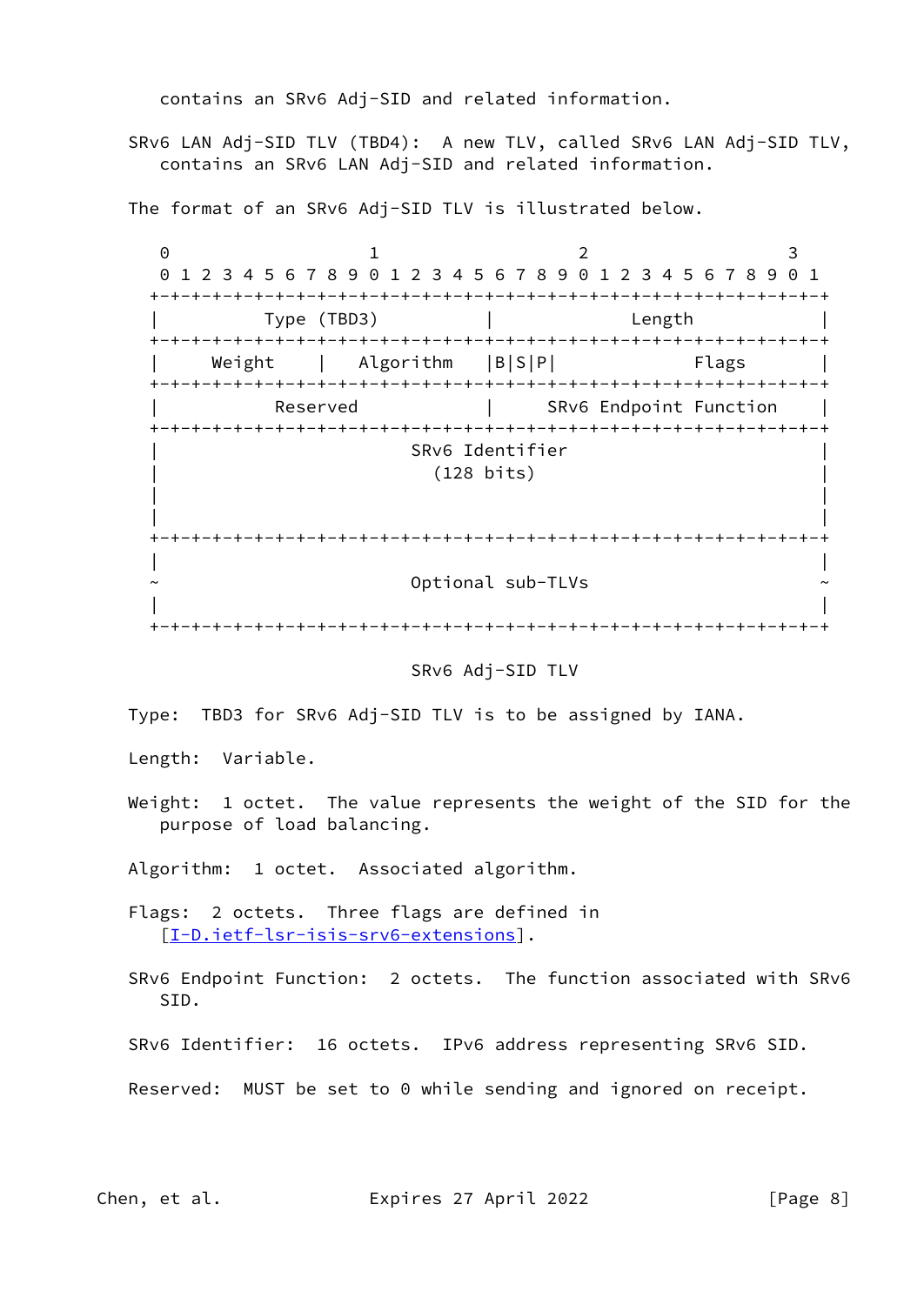The format of an SRv6 LAN Adj-SID TLV is illustrated below.

0 1 2 3 0 1 2 3 4 5 6 7 8 9 0 1 2 3 4 5 6 7 8 9 0 1 2 3 4 5 6 7 8 9 0 1 +-+-+-+-+-+-+-+-+-+-+-+-+-+-+-+-+-+-+-+-+-+-+-+-+-+-+-+-+-+-+-+-+ | Type (TBD4) | Length | +-+-+-+-+-+-+-+-+-+-+-+-+-+-+-+-+-+-+-+-+-+-+-+-+-+-+-+-+-+-+-+-+ Weight | Algorithm |B|S|P| Flags |O| +-+-+-+-+-+-+-+-+-+-+-+-+-+-+-+-+-+-+-+-+-+-+-+-+-+-+-+-+-+-+-+-+ Reserved | SRv6 Endpoint Function +-+-+-+-+-+-+-+-+-+-+-+-+-+-+-+-+-+-+-+-+-+-+-+-+-+-+-+-+-+-+-+-+ neighbor Router ID (4 octets) / System ID (6 octets) +-+-+-+-+-+-+-+-+-+-+-+-+-+-+-+-+-+-+-+-+-+-+-+-+-+-+-+-+-+-+-+-+ | SRv6 Identifier | | (128 bits) | | | | | +-+-+-+-+-+-+-+-+-+-+-+-+-+-+-+-+-+-+-+-+-+-+-+-+-+-+-+-+-+-+-+-+ | | Optional sub-TLVs | | +-+-+-+-+-+-+-+-+-+-+-+-+-+-+-+-+-+-+-+-+-+-+-+-+-+-+-+-+-+-+-+-+



Type: TBD4 for SRv6 LAN Adj-SID TLV is to be assigned by IANA.

Length: Variable.

Weight: 1 octet. The value represents the weight of the SID for the purpose of load balancing.

Algorithm: 1 octet. Associated algorithm.

- Flags: 2 octets. Three flags B, S and P are defined in [[I-D.ietf-lsr-isis-srv6-extensions\]](#page-14-0). Flag 0 set to 1 indicating OSPF neighbor Router ID of 4 octets, set to 0 indicating IS-IS neighbor System ID of 6 octets.
- SRv6 Endpoint Function: 2 octets. The function associated with SRv6 SID.

SRv6 Identifier: 16 octets. IPv6 address representing SRv6 SID.

Reserved: MUST be set to 0 while sending and ignored on receipt.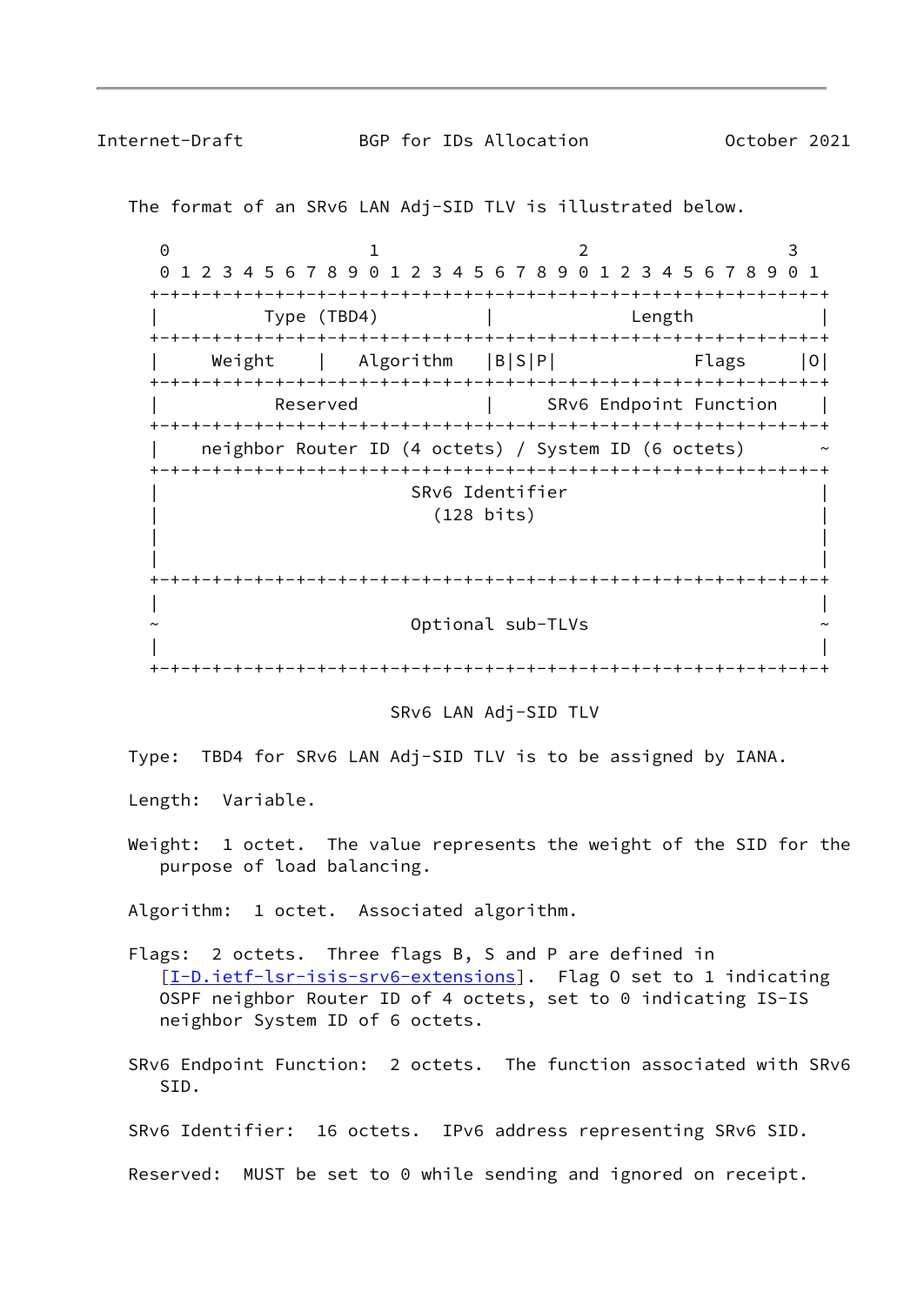<span id="page-10-1"></span>Internet-Draft BGP for IDs Allocation October 2021

### <span id="page-10-0"></span>[3.3](#page-10-0). Prefix SID NLRI TLV

 The Prefix SID NLRI TLV is used to represent the IDs such as SID associated with a prefix. Its format is illustrated in the Figure below, which is similar to the corresponding one defined in [\[RFC7752](https://datatracker.ietf.org/doc/pdf/rfc7752)].

| $\Theta$    |                                                           |                        |        | 3     |
|-------------|-----------------------------------------------------------|------------------------|--------|-------|
|             | 1 2 3 4 5 6 7 8 9 0 1 2 3 4 5 6 7 8 9 0 1 2 3 4 5 6 7 8 9 |                        |        | . ი 1 |
|             |                                                           |                        |        |       |
|             | Type (TBDc for Prefix SID)                                |                        | Length |       |
|             |                                                           |                        |        |       |
| Protocol ID |                                                           |                        |        |       |
|             |                                                           |                        |        |       |
| $\sim$      |                                                           | Identifier (8 octets)  |        |       |
|             |                                                           |                        |        |       |
|             | Peer IP (4/16 bytes for IPv4/IPv6 Address)                |                        |        |       |
|             | -+-+-+-+-+-+-+-+-+-+                                      |                        |        |       |
| $\sim$      | Local Node Descriptors TLV                                |                        |        |       |
|             |                                                           |                        |        |       |
| $\tilde{}$  |                                                           | Prefix Descriptors TLV |        |       |
|             |                                                           |                        |        |       |
| $\tilde{}$  |                                                           | Sub-TLVs               |        |       |
|             |                                                           |                        |        |       |

Where:

Type (TBDc): It is to be assigned by IANA.

Length: It is the length of the value field in bytes.

Peer IP: 4/16 octet value indicates an IPv4/IPv6 peer.

 Protocol-ID, Identifier, Local Node Descriptors and Prefix Descriptors: defined in [\[RFC7752](https://datatracker.ietf.org/doc/pdf/rfc7752)], can be reused.

Sub-TLVs may be some of the followings:

Prefix-SID TLV (1158): It contains the Segment Identifier (SID)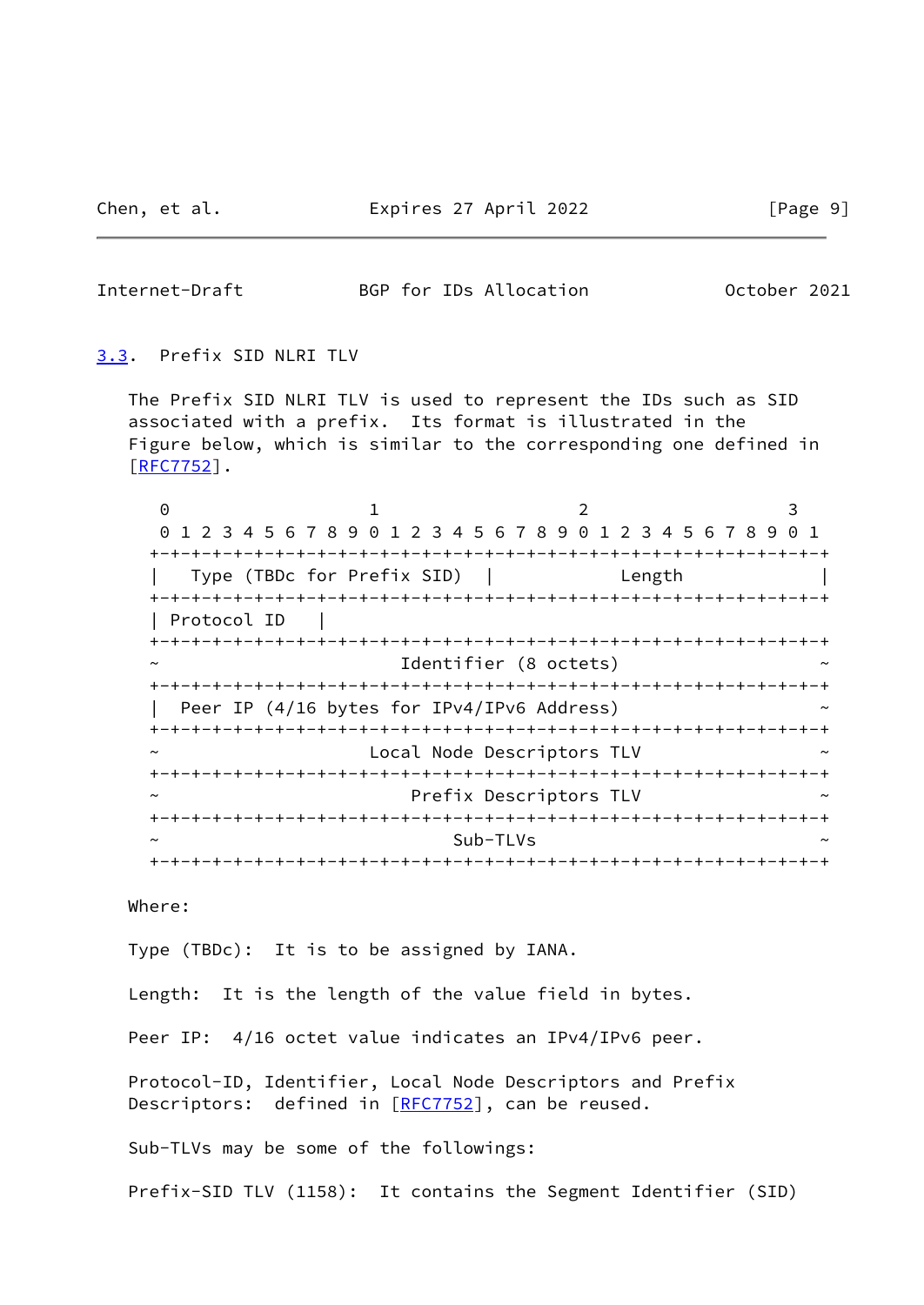allocated for the prefix.

Prefix Range TLV (1159): It contains a range of prefixes and the Segment Identifier (SID)s allocated for the prefixes.

Chen, et al. **Expires 27 April 2022** [Page 10]

<span id="page-11-1"></span>

Internet-Draft BGP for IDs Allocation October 2021

<span id="page-11-0"></span>[3.4](#page-11-0). Capability Negotiation

 It is necessary to negotiate the capability to support BGP Extensions for sending and receiving Segment Identifiers (SIDs). The BGP SID Capability is a new BGP capability [[RFC5492\]](https://datatracker.ietf.org/doc/pdf/rfc5492). The Capability Code for this capability is to be specified by the IANA. The Capability Length field of this capability is variable. The Capability Value field consists of one or more of the following tuples:

> +--------------------------------------------------+ | Address Family Identifier (2 octets) | +--------------------------------------------------+ | Subsequent Address Family Identifier (1 octet) | +--------------------------------------------------+ | Send/Receive (1 octet) | +--------------------------------------------------+

> > BGP SID Capability

The meaning and use of the fields are as follows:

 Address Family Identifier (AFI): This field is the same as the one used in [\[RFC4760](https://datatracker.ietf.org/doc/pdf/rfc4760)].

 Subsequent Address Family Identifier (SAFI): This field is the same as the one used in  $[RFC4760]$  $[RFC4760]$ .

 Send/Receive: This field indicates whether the sender is (a) willing to receive SID from its peer (value 1), (b) would like to send SID to its peer (value 2), or (c) both (value 3) for the <AFI, SAFI>.

<span id="page-11-2"></span>[4](#page-11-2). IANA Considerations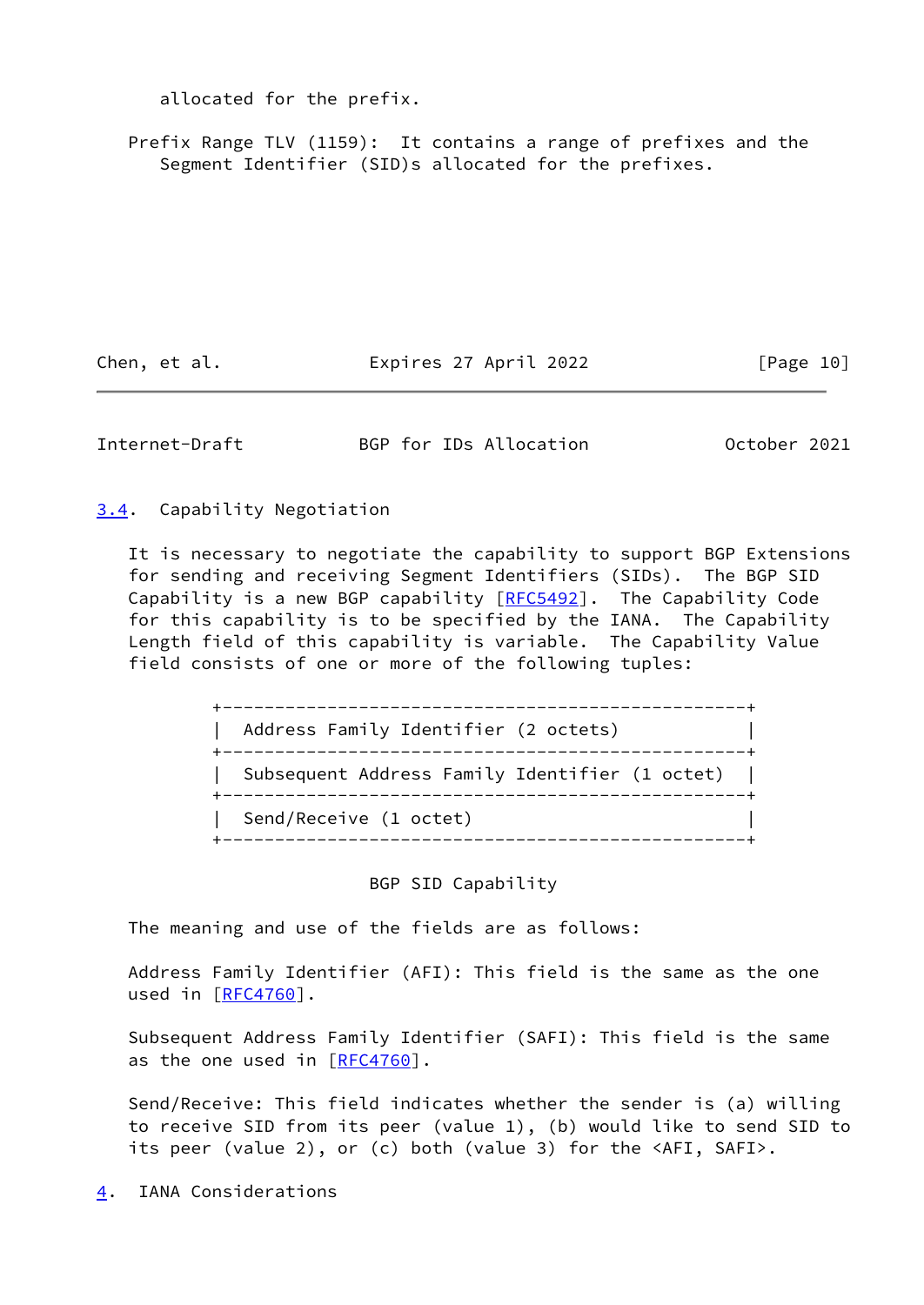This document requests assigning a new AFI in the registry "Address Family Numbers" as follows:

|      | Code Point   Description | Reference     |
|------|--------------------------|---------------|
| TBDx | Identifier AFI           | This document |

 This document requests assigning a new SAFI in the registry "Subsequent Address Family Identifiers (SAFI) Parameters" as follows:

Chen, et al. **Expires 27 April 2022** [Page 11]

<span id="page-12-0"></span>Internet-Draft BGP for IDs Allocation October 2021

|                         | Code Point   Description | Reference     |
|-------------------------|--------------------------|---------------|
| <b>TBD</b> <sub>v</sub> | SID SAFI                 | This document |

 This document defines a new registry called "SID NLRI TLVs". The allocation policy of this registry is "First Come First Served (FCFS)" according to [\[RFC8126](https://datatracker.ietf.org/doc/pdf/rfc8126)].

Following TLV code points are defined:

| Code Point   Description |                            | Reference     |
|--------------------------|----------------------------|---------------|
|                          | 1 (TBDa)   Node SID NLRI   | This document |
|                          | 2 (TBDb)   Link SID NLRI   | This document |
|                          | 3 (TBDc)   Prefix SID NLRI | This document |

 This document requests assigning a code-point from the registry "BGP- LS Node Descriptor, Link Descriptor, Prefix Descriptor, and Attribute TLVs" as follows: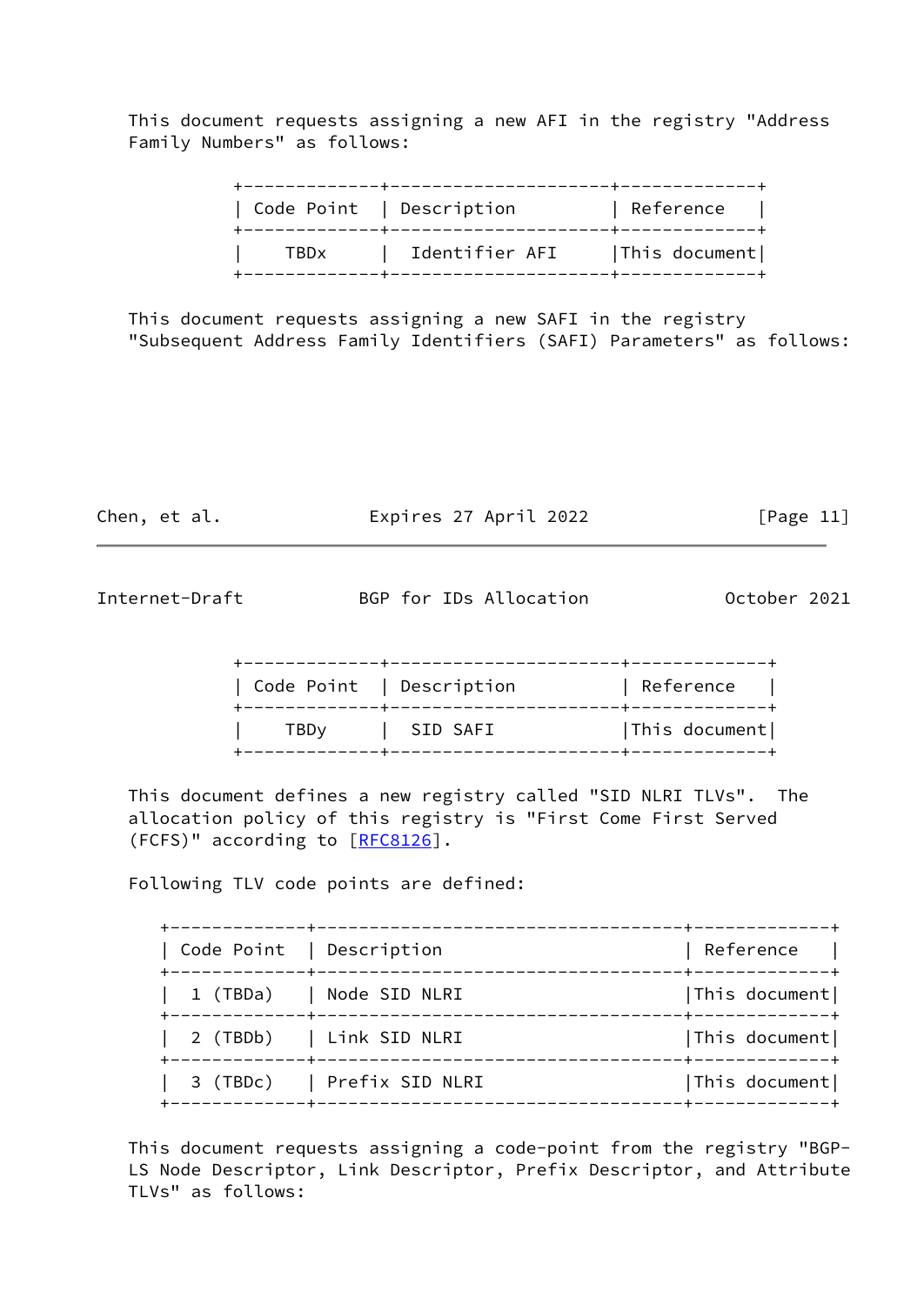|                    |                              | -----------------------------+----- |
|--------------------|------------------------------|-------------------------------------|
| ---------------+-- | TLV Code Point   Description | Reference<br>-----+------------     |
| TBD1               | SRv6 Node SID                | This document                       |
| TBD2               | SRv6 Allocator               | This document                       |
| TBD3               | SRv6 Adj-SID                 | This document                       |
| TBD4               | SRv6 LAN Adj-SID             | This document                       |

<span id="page-13-0"></span>[5](#page-13-0). Security Considerations

 Protocol extensions defined in this document do not affect the BGP security other than those as discussed in the Security Considerations section of [[RFC7752\]](https://datatracker.ietf.org/doc/pdf/rfc7752).

| Chen, et al. | Expires 27 April 2022 | [Page 12] |
|--------------|-----------------------|-----------|
|              |                       |           |

<span id="page-13-2"></span>Internet-Draft BGP for IDs Allocation October 2021

<span id="page-13-1"></span>[6](#page-13-1). Acknowledgements

 The authors would like to thank Eric Wu, Robert Raszuk, Zhengquiang Li, and Ketan Talaulikar for their valuable suggestions and comments on this draft.

<span id="page-13-3"></span>[7](#page-13-3). References

<span id="page-13-4"></span>[7.1](#page-13-4). Normative References

 [I-D.ietf-idr-flowspec-path-redirect] Velde, G. V. D., Patel, K., and Z. Li, "Flowspec Indirection-id Redirect", Work in Progress, Internet Draft, [draft-ietf-idr-flowspec-path-redirect-11](https://datatracker.ietf.org/doc/pdf/draft-ietf-idr-flowspec-path-redirect-11), 26 May 2020, [<https://www.ietf.org/archive/id/draft-ietf-idr-](https://www.ietf.org/archive/id/draft-ietf-idr-flowspec-path-redirect-11.txt)

[flowspec-path-redirect-11.txt>](https://www.ietf.org/archive/id/draft-ietf-idr-flowspec-path-redirect-11.txt).

[I-D.ietf-isis-segment-routing-extensions]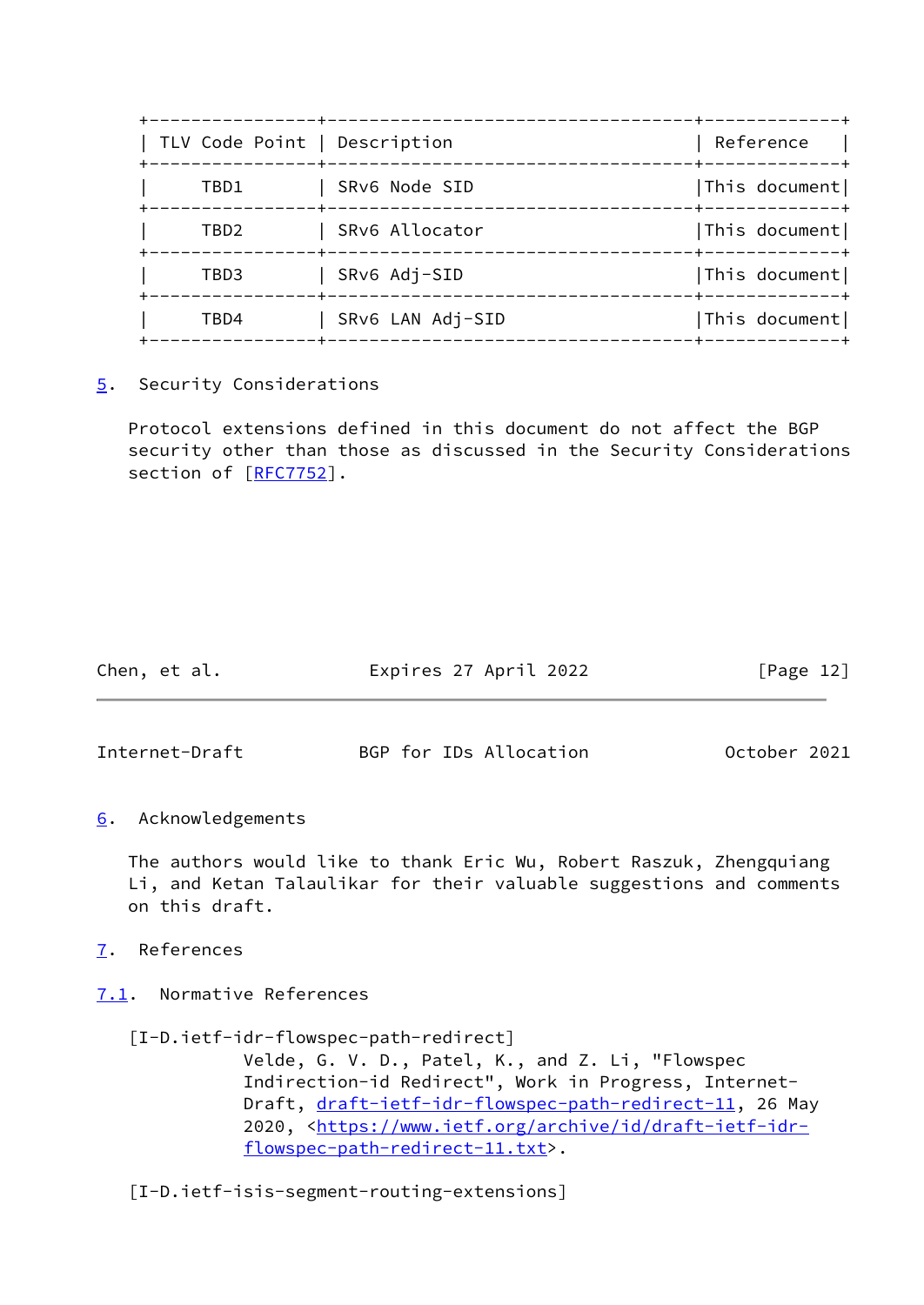Previdi, S., Ginsberg, L., Filsfils, C., Bashandy, A., Gredler, H., and B. Decraene, "IS-IS Extensions for Segment Routing", Work in Progress, Internet-Draft, [draft](https://datatracker.ietf.org/doc/pdf/draft-ietf-isis-segment-routing-extensions-25) [ietf-isis-segment-routing-extensions-25](https://datatracker.ietf.org/doc/pdf/draft-ietf-isis-segment-routing-extensions-25), 19 May 2019, <[https://www.ietf.org/archive/id/draft-ietf-isis-segment](https://www.ietf.org/archive/id/draft-ietf-isis-segment-routing-extensions-25.txt) [routing-extensions-25.txt>](https://www.ietf.org/archive/id/draft-ietf-isis-segment-routing-extensions-25.txt).

<span id="page-14-0"></span>[I-D.ietf-lsr-isis-srv6-extensions]

 Psenak, P., Filsfils, C., Bashandy, A., Decraene, B., and Z. Hu, "IS-IS Extensions to Support Segment Routing over IPv6 Dataplane", Work in Progress, Internet-Draft, [draft](https://datatracker.ietf.org/doc/pdf/draft-ietf-lsr-isis-srv6-extensions-17) [ietf-lsr-isis-srv6-extensions-17,](https://datatracker.ietf.org/doc/pdf/draft-ietf-lsr-isis-srv6-extensions-17) 18 June 2021, <[https://www.ietf.org/archive/id/draft-ietf-lsr-isis-srv6](https://www.ietf.org/archive/id/draft-ietf-lsr-isis-srv6-extensions-17.txt) [extensions-17.txt>](https://www.ietf.org/archive/id/draft-ietf-lsr-isis-srv6-extensions-17.txt).

[I-D.ietf-rtgwg-bgp-routing-large-dc]

 Lapukhov, P., Premji, A., and J. Mitchell, "Use of BGP for Routing in Large-Scale Data Centers", Work in Progress, Internet-Draft, [draft-ietf-rtgwg-bgp-routing-large-dc-11,](https://datatracker.ietf.org/doc/pdf/draft-ietf-rtgwg-bgp-routing-large-dc-11) 4 June 2016, [<https://www.ietf.org/archive/id/draft-ietf](https://www.ietf.org/archive/id/draft-ietf-rtgwg-bgp-routing-large-dc-11.txt) [rtgwg-bgp-routing-large-dc-11.txt>](https://www.ietf.org/archive/id/draft-ietf-rtgwg-bgp-routing-large-dc-11.txt).

[I-D.ietf-spring-segment-routing]

 Filsfils, C., Previdi, S., Ginsberg, L., Decraene, B., Litkowski, S., and R. Shakir, "Segment Routing Architecture", Work in Progress, Internet-Draft, [draft](https://datatracker.ietf.org/doc/pdf/draft-ietf-spring-segment-routing-15) [ietf-spring-segment-routing-15](https://datatracker.ietf.org/doc/pdf/draft-ietf-spring-segment-routing-15), 25 January 2018, <[https://www.ietf.org/archive/id/draft-ietf-spring](https://www.ietf.org/archive/id/draft-ietf-spring-segment-routing-15.txt) [segment-routing-15.txt](https://www.ietf.org/archive/id/draft-ietf-spring-segment-routing-15.txt)>.

Chen, et al. **Expires 27 April 2022** [Page 13]

Internet-Draft BGP for IDs Allocation October 2021

[I-D.ietf-spring-segment-routing-ldp-interop]

 Bashandy, A., Filsfils, C., Previdi, S., Decraene, B., and S. Litkowski, "Segment Routing MPLS Interworking with LDP", Work in Progress, Internet-Draft, [draft-ietf-spring](https://datatracker.ietf.org/doc/pdf/draft-ietf-spring-segment-routing-ldp-interop-15) [segment-routing-ldp-interop-15](https://datatracker.ietf.org/doc/pdf/draft-ietf-spring-segment-routing-ldp-interop-15), 2 September 2018, <[https://www.ietf.org/archive/id/draft-ietf-spring](https://www.ietf.org/archive/id/draft-ietf-spring-segment-routing-ldp-interop-15.txt) [segment-routing-ldp-interop-15.txt>](https://www.ietf.org/archive/id/draft-ietf-spring-segment-routing-ldp-interop-15.txt).

[I-D.li-ospf-ospfv3-srv6-extensions]

 Li, Z., Hu, Z., Cheng, D., Talaulikar, K., and P. Psenak, "OSPFv3 Extensions for SRv6", Work in Progress, Internet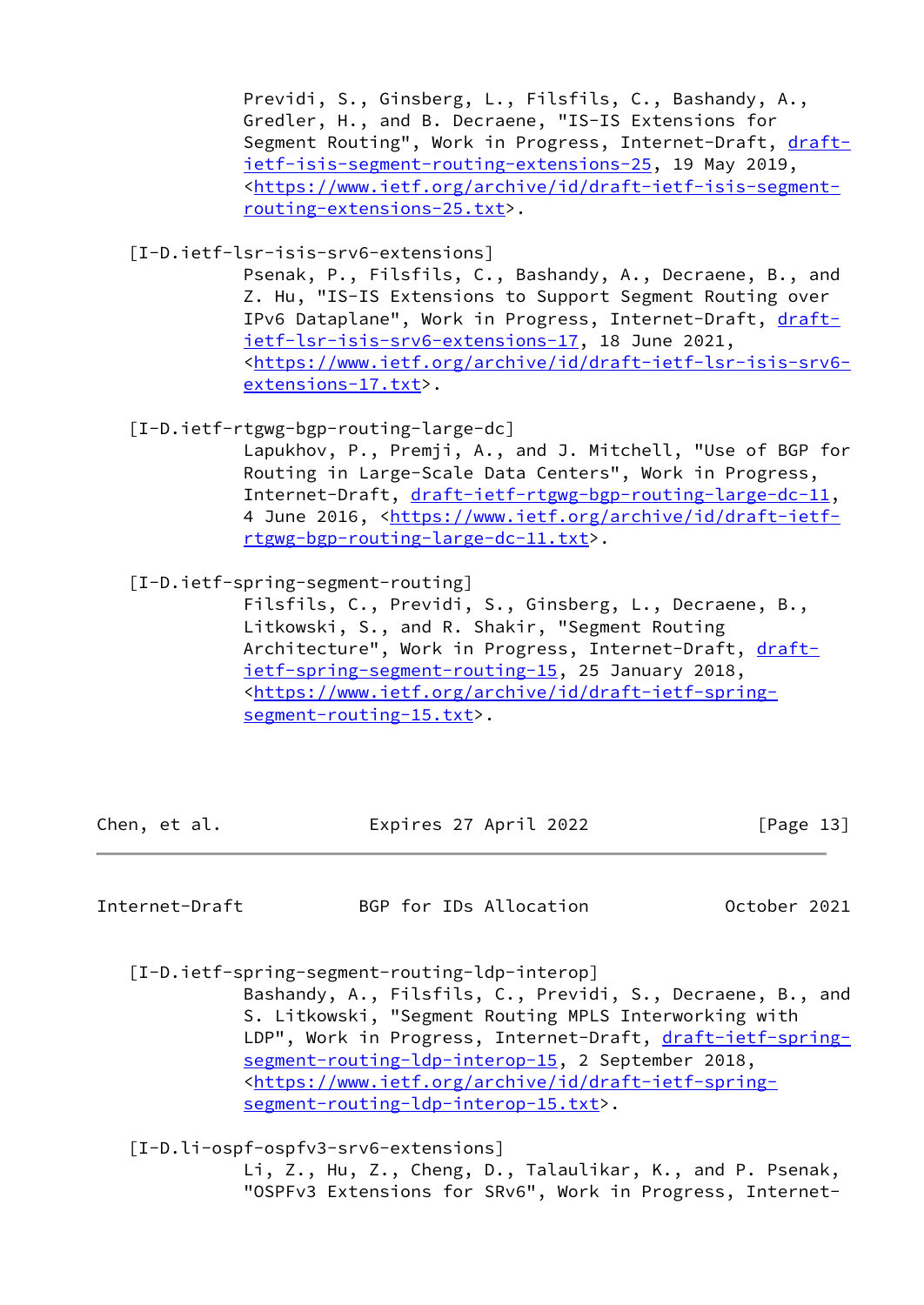Draft, [draft-li-ospf-ospfv3-srv6-extensions-07](https://datatracker.ietf.org/doc/pdf/draft-li-ospf-ospfv3-srv6-extensions-07), 4 November 2019, [<https://www.ietf.org/archive/id/draft-li-ospf](https://www.ietf.org/archive/id/draft-li-ospf-ospfv3-srv6-extensions-07.txt) [ospfv3-srv6-extensions-07.txt>](https://www.ietf.org/archive/id/draft-li-ospf-ospfv3-srv6-extensions-07.txt).

- [RFC2119] Bradner, S., "Key words for use in RFCs to Indicate Requirement Levels", [BCP 14](https://datatracker.ietf.org/doc/pdf/bcp14), [RFC 2119](https://datatracker.ietf.org/doc/pdf/rfc2119), DOI 10.17487/RFC2119, March 1997, <[https://www.rfc-editor.org/info/rfc2119>](https://www.rfc-editor.org/info/rfc2119).
- [RFC4760] Bates, T., Chandra, R., Katz, D., and Y. Rekhter, "Multiprotocol Extensions for BGP-4", [RFC 4760](https://datatracker.ietf.org/doc/pdf/rfc4760), DOI 10.17487/RFC4760, January 2007, <[https://www.rfc-editor.org/info/rfc4760>](https://www.rfc-editor.org/info/rfc4760).
- [RFC5120] Przygienda, T., Shen, N., and N. Sheth, "M-ISIS: Multi Topology (MT) Routing in Intermediate System to Intermediate Systems (IS-ISs)", [RFC 5120,](https://datatracker.ietf.org/doc/pdf/rfc5120) DOI 10.17487/RFC5120, February 2008, <[https://www.rfc-editor.org/info/rfc5120>](https://www.rfc-editor.org/info/rfc5120).
- [RFC5305] Li, T. and H. Smit, "IS-IS Extensions for Traffic Engineering", [RFC 5305](https://datatracker.ietf.org/doc/pdf/rfc5305), DOI 10.17487/RFC5305, October 2008, [<https://www.rfc-editor.org/info/rfc5305](https://www.rfc-editor.org/info/rfc5305)>.
- [RFC5492] Scudder, J. and R. Chandra, "Capabilities Advertisement with BGP-4", [RFC 5492](https://datatracker.ietf.org/doc/pdf/rfc5492), DOI 10.17487/RFC5492, February 2009, [<https://www.rfc-editor.org/info/rfc5492](https://www.rfc-editor.org/info/rfc5492)>.
- [RFC5575] Marques, P., Sheth, N., Raszuk, R., Greene, B., Mauch, J., and D. McPherson, "Dissemination of Flow Specification Rules", [RFC 5575,](https://datatracker.ietf.org/doc/pdf/rfc5575) DOI 10.17487/RFC5575, August 2009, <[https://www.rfc-editor.org/info/rfc5575>](https://www.rfc-editor.org/info/rfc5575).

<span id="page-15-0"></span>

| Chen, et al.   | Expires 27 April 2022  | [Page 14]    |
|----------------|------------------------|--------------|
| Internet-Draft | BGP for IDs Allocation | October 2021 |
|                |                        |              |

 [RFC7752] Gredler, H., Ed., Medved, J., Previdi, S., Farrel, A., and S. Ray, "North-Bound Distribution of Link-State and Traffic Engineering (TE) Information Using BGP", [RFC 7752,](https://datatracker.ietf.org/doc/pdf/rfc7752) DOI 10.17487/RFC7752, March 2016,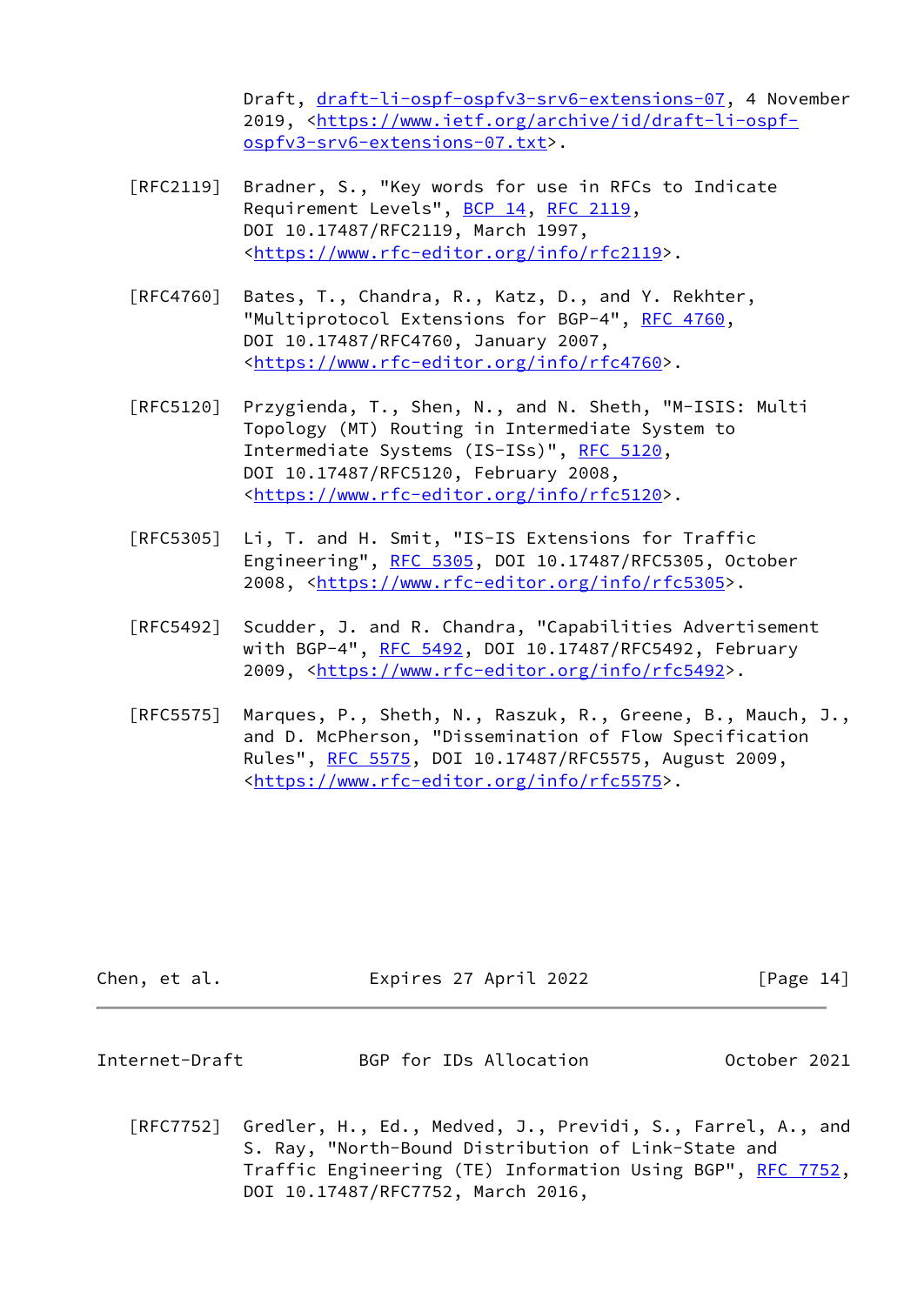<[https://www.rfc-editor.org/info/rfc7752>](https://www.rfc-editor.org/info/rfc7752).

- [RFC8126] Cotton, M., Leiba, B., and T. Narten, "Guidelines for Writing an IANA Considerations Section in RFCs", [BCP 26](https://datatracker.ietf.org/doc/pdf/bcp26), [RFC 8126,](https://datatracker.ietf.org/doc/pdf/rfc8126) DOI 10.17487/RFC8126, June 2017, <[https://www.rfc-editor.org/info/rfc8126>](https://www.rfc-editor.org/info/rfc8126).
- <span id="page-16-0"></span>[7.2](#page-16-0). Informative References
	- [I-D.gredler-idr-bgp-ls-segment-routing-extension]
		- Gredler, H., Ray, S., Previdi, S., Filsfils, C., Chen, M., and J. Tantsura, "BGP Link-State extensions for Segment Routing", Work in Progress, Internet-Draft, [draft-gredler](https://datatracker.ietf.org/doc/pdf/draft-gredler-idr-bgp-ls-segment-routing-extension-02) [idr-bgp-ls-segment-routing-extension-02](https://datatracker.ietf.org/doc/pdf/draft-gredler-idr-bgp-ls-segment-routing-extension-02), 16 October 2014, <[https://www.ietf.org/archive/id/draft-gredler-idr-bgp-ls](https://www.ietf.org/archive/id/draft-gredler-idr-bgp-ls-segment-routing-extension-02.txt) [segment-routing-extension-02.txt>](https://www.ietf.org/archive/id/draft-gredler-idr-bgp-ls-segment-routing-extension-02.txt).
	- [I-D.ietf-idr-bgpls-segment-routing-epe]
		- Previdi, S., Talaulikar, K., Filsfils, C., Patel, K., Ray, S., and J. Dong, "Border Gateway Protocol - Link State (BGP-LS) Extensions for Segment Routing BGP Egress Peer Engineering", Work in Progress, Internet-Draft, [draft](https://datatracker.ietf.org/doc/pdf/draft-ietf-idr-bgpls-segment-routing-epe-19) [ietf-idr-bgpls-segment-routing-epe-19,](https://datatracker.ietf.org/doc/pdf/draft-ietf-idr-bgpls-segment-routing-epe-19) 16 May 2019, <[https://www.ietf.org/archive/id/draft-ietf-idr-bgpls](https://www.ietf.org/archive/id/draft-ietf-idr-bgpls-segment-routing-epe-19.txt) [segment-routing-epe-19.txt>](https://www.ietf.org/archive/id/draft-ietf-idr-bgpls-segment-routing-epe-19.txt).

<span id="page-16-1"></span>[I-D.ietf-teas-enhanced-vpn]

 Dong, J., Bryant, S., Li, Z., Miyasaka, T., and Y. Lee, "A Framework for Enhanced Virtual Private Network (VPN+) Services", Work in Progress, Internet-Draft, [draft-ietf](https://datatracker.ietf.org/doc/pdf/draft-ietf-teas-enhanced-vpn-08) [teas-enhanced-vpn-08,](https://datatracker.ietf.org/doc/pdf/draft-ietf-teas-enhanced-vpn-08) 12 July 2021, <[https://www.ietf.org/archive/id/draft-ietf-teas-enhanced](https://www.ietf.org/archive/id/draft-ietf-teas-enhanced-vpn-08.txt) [vpn-08.txt>](https://www.ietf.org/archive/id/draft-ietf-teas-enhanced-vpn-08.txt).

Authors' Addresses

 Huaimo Chen Futurewei Boston, MA, United States of America

Email: Huaimo.chen@futurewei.com

Chen, et al. **Expires 27 April 2022** [Page 15]